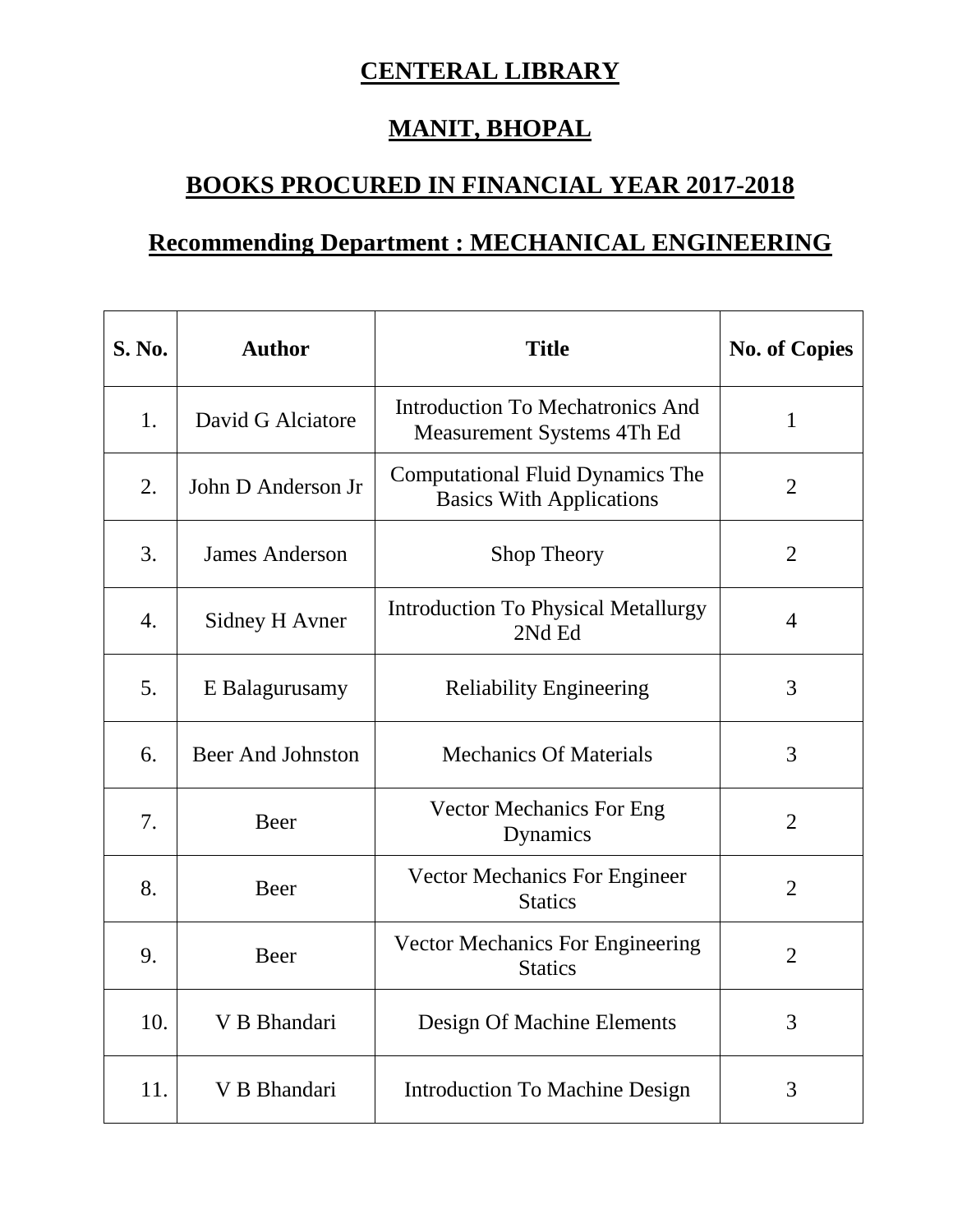| <b>S. No.</b> | <b>Author</b>           | <b>Title</b>                                              | <b>No. of Copies</b> |
|---------------|-------------------------|-----------------------------------------------------------|----------------------|
| 12.           | <b>Bohnart</b>          | Welding Prin & Practice 4/Ed                              | 3                    |
| 13.           | Cengel                  | <b>Fundamentals Of Thermal Fluid</b><br>Science           | $\overline{4}$       |
| 14.           | Sie Cengel              | Thermodynamics                                            | $\overline{4}$       |
| 15.           | Cheng                   | <b>Statics And Strength Of Materials</b>                  | $\mathbf{1}$         |
| 16.           | <b>William H Crouse</b> | <b>Automotive Mechanics</b>                               | 3                    |
| 17.           | Paul Dempsey            | Troubleshooting And Repairing<br>Diesel Engines 4 Edition | 2                    |
| 18.           | George E Dieter         | Mechanical Metallurgy 3Rd Ed                              | $\overline{4}$       |
| 19.           | Doebelin                | Doebelin's Measurement Systems                            | 3                    |
| 20.           | Donaldson               | Tool Design 5/Ed                                          | $\mathbf{1}$         |
| 21.           | French                  | <b>Engineering Drawing And Graphic</b><br>Technology      | $\overline{2}$       |
| 22.           | Hiram E Grant           | <b>Jigs And Fixtures</b>                                  | $\overline{2}$       |
| 23.           | Eugene L Grant          | <b>Statistical Quality Control</b>                        | $\overline{2}$       |
| 24.           | C H Jensen              | Engineering Drawing & Design 7/E                          | 2                    |
| 25.           | W M Kays                | <b>Convective Heat And Mass Transfer</b><br>4/E           | $\overline{2}$       |
| 26.           | <b>WD</b> Kelton        | <b>Simulation With Arena</b>                              | 3                    |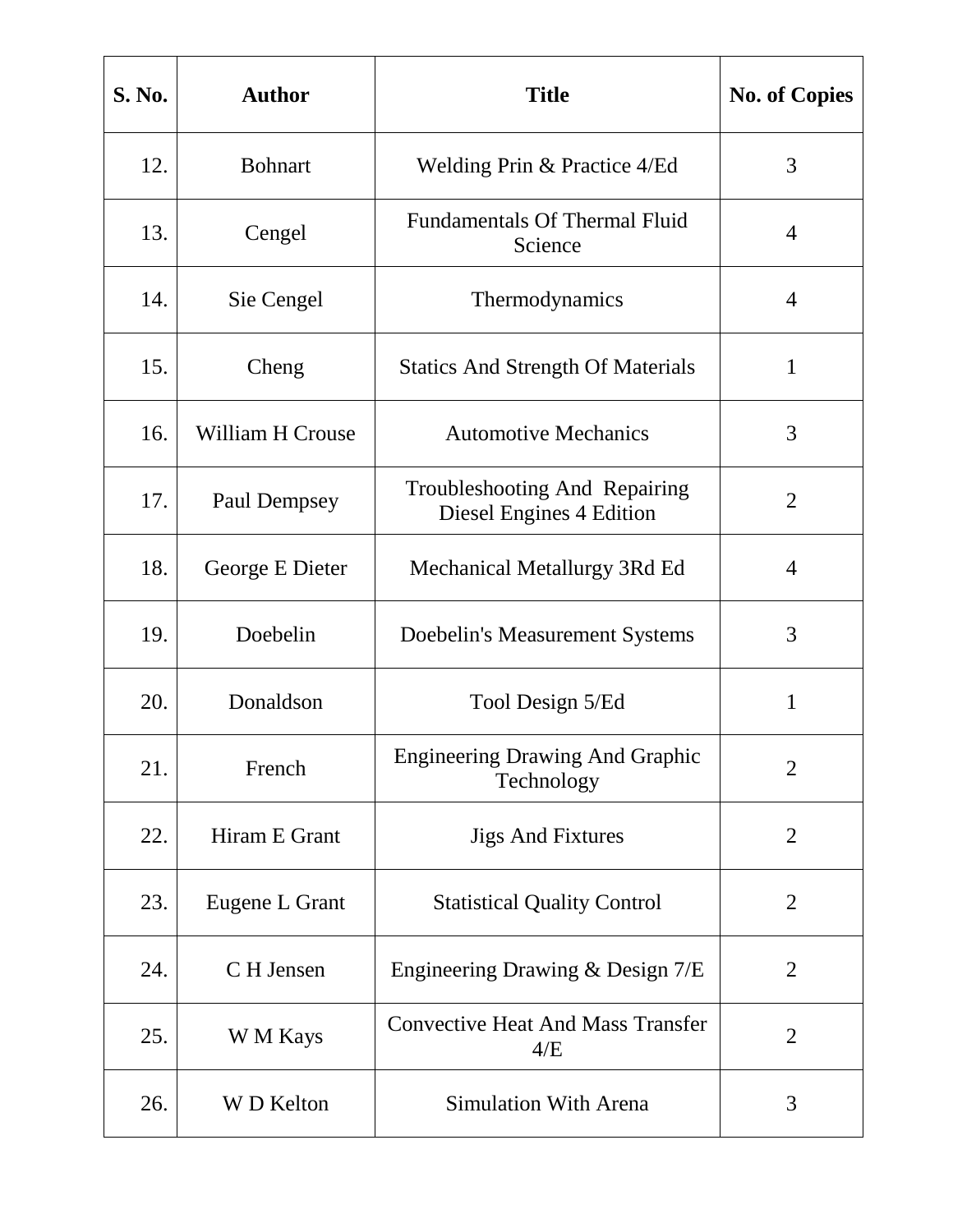| <b>S. No.</b> | <b>Author</b>           | <b>Title</b>                                                             | <b>No. of Copies</b> |
|---------------|-------------------------|--------------------------------------------------------------------------|----------------------|
| 27.           | Y Koren                 | <b>Computer Control Of Man System</b>                                    | 2                    |
| 28.           | <b>Steve F Krar</b>     | <b>Technology Of Machine Tools</b>                                       | 2                    |
| 29.           | Prashant Kumar          | <b>Elements Of Fracture Mechanics</b>                                    | $\overline{2}$       |
| 30.           | K L Kumar               | Engineering Mechanics 4/E                                                | 3                    |
| 31.           | <b>Averill M Law</b>    | <b>Simulation Modeling And Analysis</b>                                  | 3                    |
| 32.           | P K Nag                 | <b>Heat And Mass Transfer</b>                                            | 3                    |
| 33.           | P K Nag                 | <b>Basic And Applied Thermodynamics</b>                                  | 3                    |
| 34.           | R L Norton              | Kinematics And Dynamics Of<br>Machinery                                  | 5                    |
| 35.           | P Rao                   | <b>Computer Aided Manufacturing</b>                                      | 3                    |
| 36.           | S K Som                 | Introduction To Fluid Mechanics &<br>Fluid Mechanics 3Rd Ed              | 3                    |
| 37.           | Victor L Streeter       | <b>Fluid Mechanics</b>                                                   | $\overline{2}$       |
| 38.           | K Subramanya            | Fluid Mechanics And Hydraulic<br><b>Machines: Problems And Solutions</b> | 3                    |
| 39.           | Stephen P<br>Timoshenko | Theory Of Elastic Stability 2Nd Ed                                       | 3                    |
| 40.           | Stephen P<br>Timoshenko | Theory Of Plates And Shells 2Nd Ed                                       | 3                    |
| 41.           | S P Timoshenko          | Theory Of Elasticity 3Rd Ed                                              | 3                    |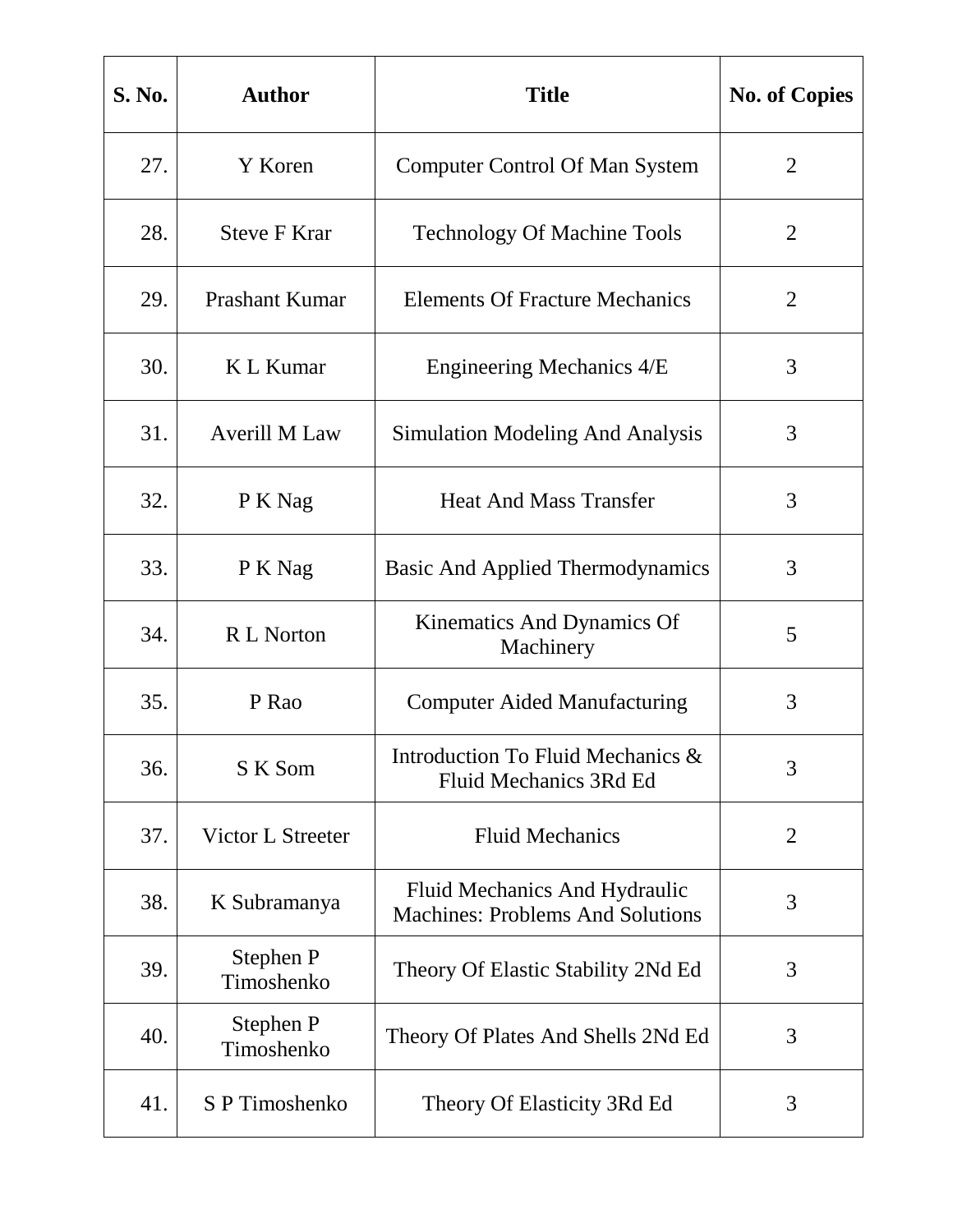| S. No. | <b>Author</b>   | <b>Title</b>                                              | <b>No. of Copies</b> |
|--------|-----------------|-----------------------------------------------------------|----------------------|
| 42.    | S Timoshenko    | Engineering Mechanics (In Si Units)                       | $\overline{4}$       |
| 43.    | Ibrahim Zeid    | Cad/Cam: Theory And Practice<br>(Special Indian Edition)  | $\overline{4}$       |
| 44.    | Zeid            | Mastering Cad/Ram                                         | 3                    |
| 45.    | Singiresu S Rao | <b>Vibration Of Continuous Systems</b>                    | 5                    |
| 46.    | J E Shigley     | Kinematic Analysis Of Mechanisms<br>2E                    | $\overline{4}$       |
| 47.    | W F Stoecker    | <b>Refrigeration And Air Conditioning</b><br>2E           | $\overline{4}$       |
| 48.    | Synge J. L.     | Principles Of Mechanics 3Ed (Pb)<br>2015)                 | 3                    |
| 49.    | Bevan T.        | The Theory Of Machine 3/E                                 | 6                    |
| 50.    | Thomson WT      | Theory Of Vibration With<br>Application 3/E               | 5                    |
| 51.    | Tse F S         | Mechanical Vibration 2/E Theory<br><b>And Application</b> | 5                    |
| 52.    | A C Ugural      | Mechanical Design Of Machine<br>Components 2/Ed           | $\overline{4}$       |
| 53.    | Clark D S       | <b>Physical Metallurgy For Engineers 2</b>                | 5                    |
| 54.    | Harris          | <b>Physical Metallurgy</b>                                | $\overline{4}$       |
| 55.    | Lakhtin         | <b>Engineering Physical Metallurgy</b>                    | 6                    |
| 56.    | Shaw M C        | <b>Metal Cutting Principal</b>                            | $\overline{4}$       |